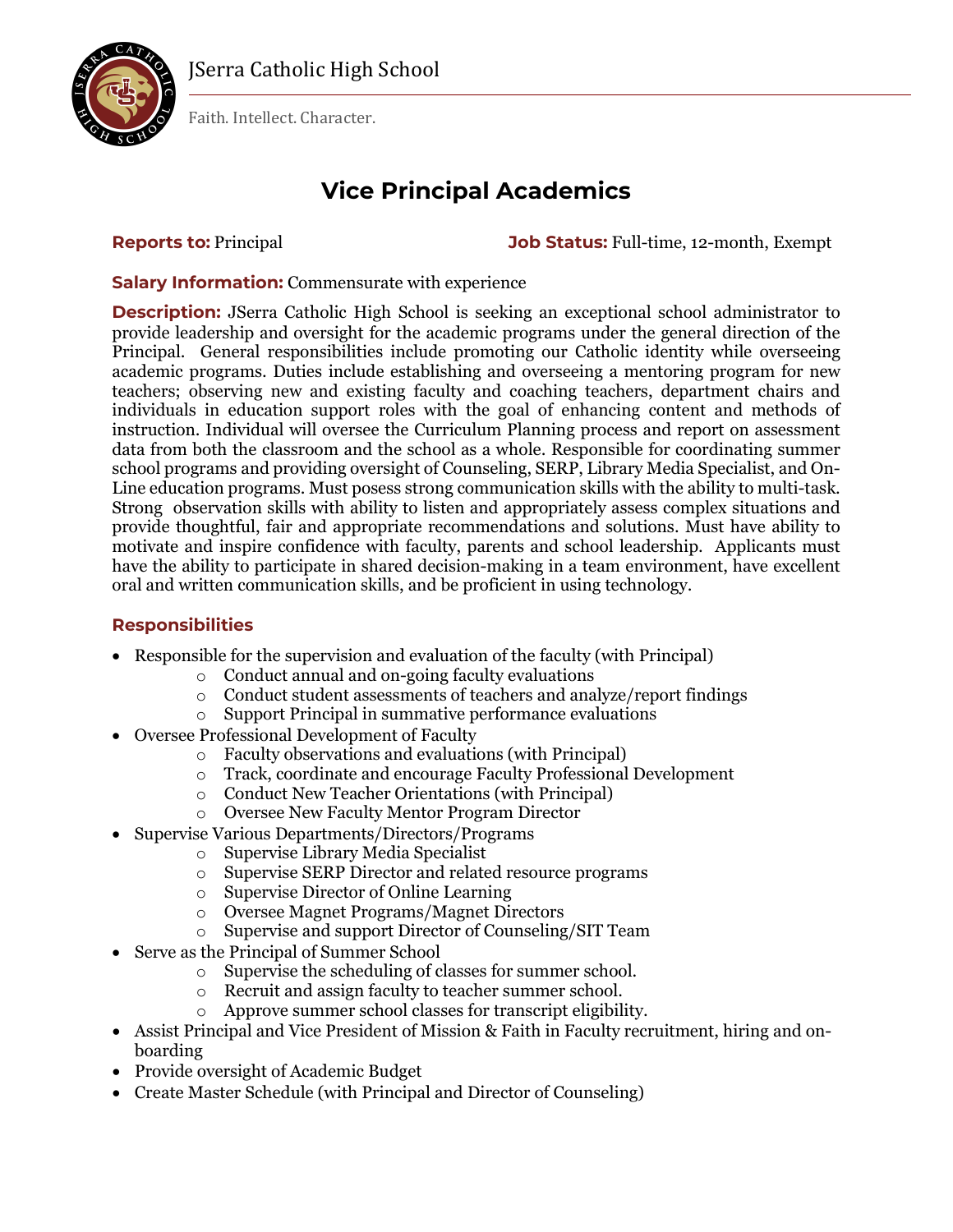- Committee Responsibilities
	- o Serve on Curriculum Committee
	- o Serve on Disciplinary Review Committee
	- o Serve on Planning Council
	- o Serve on the Academic Review Committee
- Work with parents and teachers to assess, investigate and resolve student academic matters
- Work with Principal to address and assess, investigate and resolve faculty issues
- Serve as Liaison to Capo Unified in use of ESSA and other District Funds available to JSerra
- Review and edit annually *Faculty Handbook* and *Parent-Student Handbooks* (with Principal and Vice President of Mission & Faith)
- Support Admissions as needed
- Other duties as assigned by the Principal

#### **Knowledge, Skills, and Abilities**

- Candidate must have pior experience and familiarity supporting academic projects/programs in secondatary education
- Excellent interpersonal communication skills including writing, speaking, and presenting
- Proficient in planning and coordinating curriculum at the secondary level
- Familiarity and proficiency using School systems, office tools and equipment
- Prior experience and familiarity with school software systems and tools, including Schoology, strongly preferred

#### **Education & Experience**

- Master's degree in Education or equivalent required
- A single-subject teaching credential is desired
- A minimum of five years prior classroom teaching or equivalent role supporting secondary level education is required
- Successul school administrative management experience strongly preferred

## **Special Qualities & Characteristics**

- Passionate for the Mission of JSerra (i.e., the integral formation of students' faith, intellect, and character)
- Deep appreciation for the Catholic faith and a commitment to the teachings of the Church
- Strong initiative and desire to work in a highly collaborative environment
- Superior rapport with parents, students, and staff

#### **How to Apply**

Interested candidates are asked to first reflect on the **[Core Beliefs](https://www.jserra.org/fs/pages/1800)** (link: [https://www.jserra.org/about/core-beliefs\)](https://www.jserra.org/about/core-beliefs) of JSerra prior to applying for a position. If after prayerful consideration an applicant believes he or she can support and embrace the foundational principals of JSerra, an email should be sent to **[employment@jserra.org](mailto:employment@jserra.org)** that contains: